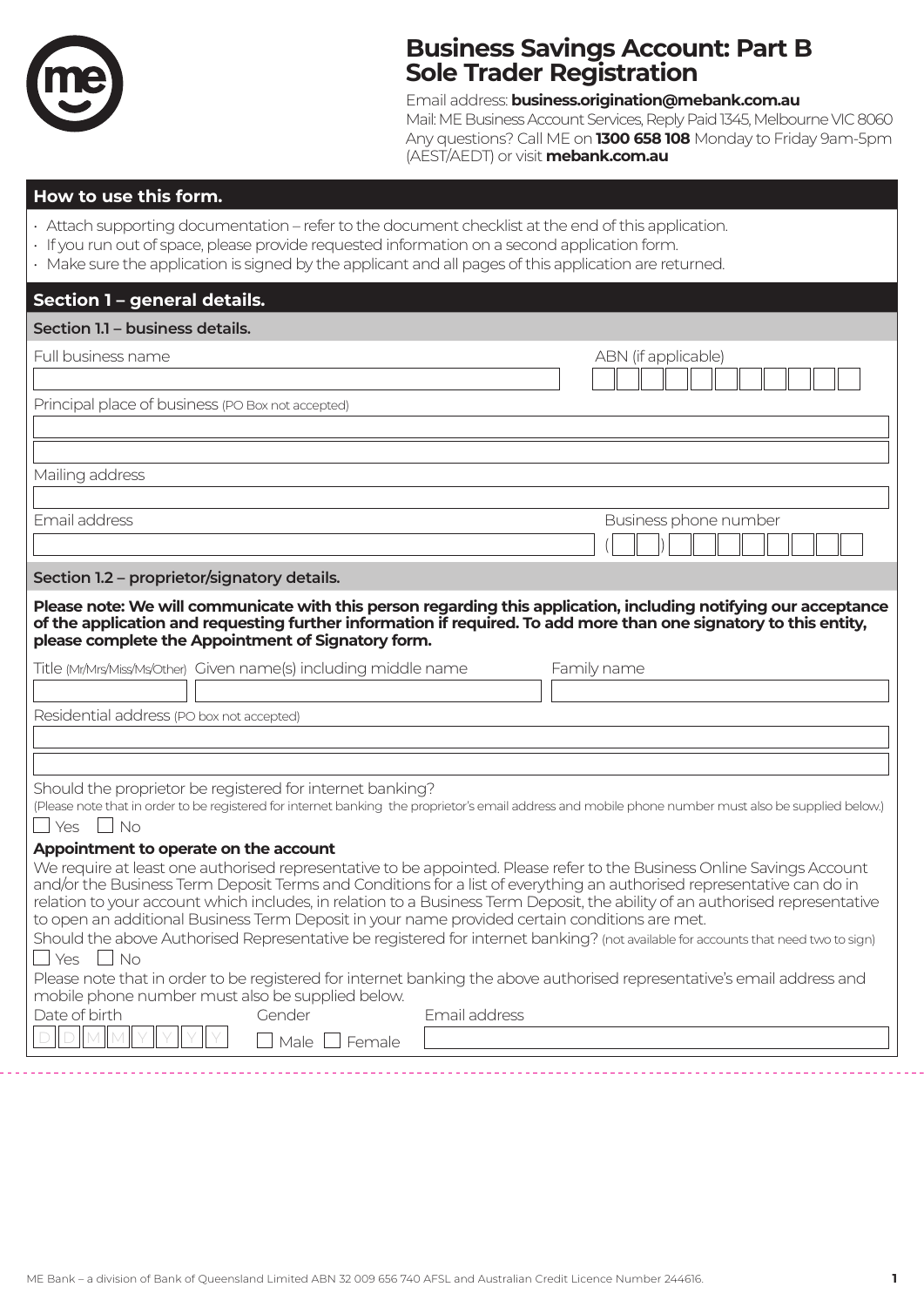| Section 1.2 - proprietor/signatory details (continued).                                                                                                                                                                                                               |                                                             |  |  |
|-----------------------------------------------------------------------------------------------------------------------------------------------------------------------------------------------------------------------------------------------------------------------|-------------------------------------------------------------|--|--|
| At least one contact number is required.                                                                                                                                                                                                                              |                                                             |  |  |
| Mobile phone<br>Home phone<br>Work phone                                                                                                                                                                                                                              |                                                             |  |  |
|                                                                                                                                                                                                                                                                       |                                                             |  |  |
| Occupation<br>Password                                                                                                                                                                                                                                                | (minimum 5 characters, used to verify you when you call us) |  |  |
|                                                                                                                                                                                                                                                                       |                                                             |  |  |
| Are you already a ME customer?                                                                                                                                                                                                                                        |                                                             |  |  |
| No $\nabla$ Please answer questions below $\Box$ Yes $\blacktriangleright$ Please go to section 1.3                                                                                                                                                                   |                                                             |  |  |
| <b>Identification document:</b>                                                                                                                                                                                                                                       |                                                             |  |  |
| Driver's License or permit (Australian only):<br>Number<br>State of issue                                                                                                                                                                                             |                                                             |  |  |
|                                                                                                                                                                                                                                                                       |                                                             |  |  |
| Passport (Australian or foreign*):                                                                                                                                                                                                                                    |                                                             |  |  |
| Passport number<br>Country of issue                                                                                                                                                                                                                                   | Visa subclass details                                       |  |  |
|                                                                                                                                                                                                                                                                       |                                                             |  |  |
| "An Australian passport that has expired in the preceding two years is acceptable. A foreign passport may be used if it is current and contains<br>a permanent residency visa.                                                                                        |                                                             |  |  |
| Verifying your identity                                                                                                                                                                                                                                               |                                                             |  |  |
| If you are not an existing ME customer – before we can open an account we are legally required to verify your identity. The<br>credit information files held by illion are one of the best electronic data sources we can use to verify your identity. If you consent |                                                             |  |  |
| to ME using your credit information file to help verify your identity then you need to read and agree to the below terms and                                                                                                                                          |                                                             |  |  |
| conditions and authorise us to verify your identity online by ticking the 'yes' option below.<br>You have three options of verifying your identity:                                                                                                                   |                                                             |  |  |
| 1. Electronic verification                                                                                                                                                                                                                                            |                                                             |  |  |
| 2. Australia Post                                                                                                                                                                                                                                                     |                                                             |  |  |
| 3. Certified ID<br><b>Electronic identity verification terms</b>                                                                                                                                                                                                      |                                                             |  |  |
| By ticking the 'yes' box below, you consent to ME disclosing your name, residential address and date of birth to a credit                                                                                                                                             |                                                             |  |  |
| reporting body to assist us to verify your identity. We will request and the credit reporting body may provide an assessment<br>of whether the personal information provided matches (in whole or in part) personal information contained in a credit                 |                                                             |  |  |
| information file held by the credit reporting body. In preparing the assessment the credit reporting body may use the                                                                                                                                                 |                                                             |  |  |
| personal information about you and other individuals contained in their credit information files. No other information about<br>your credit information file will be provided to ME. You also appoint ME as your agent to contact Commonwealth and State              |                                                             |  |  |
| .<br>Government agencies ("document issuer or official record holder") on your behalf using VIX Verify Pty Ltd in order to check the                                                                                                                                  |                                                             |  |  |
| details of your identification information supplied to us with the document issuer or official record holder for the purposes of<br>verifying your identity.                                                                                                          |                                                             |  |  |
| Do you agree to the above electronic identity verification terms so that we can verify your identity online?                                                                                                                                                          |                                                             |  |  |
| Yes, verify my identity online.                                                                                                                                                                                                                                       |                                                             |  |  |
| Signature                                                                                                                                                                                                                                                             |                                                             |  |  |
|                                                                                                                                                                                                                                                                       |                                                             |  |  |
| No, verify my identity in person at Australia Post                                                                                                                                                                                                                    |                                                             |  |  |
| Please complete the Australia Post Verification form and submit this to an Australia Post branch.                                                                                                                                                                     |                                                             |  |  |
| No, I will email my certified ID to ME<br>Please email your certified ID to business.origination@mebank.com.au                                                                                                                                                        |                                                             |  |  |
| Refer to the supporting document section of this form for details on document certification.                                                                                                                                                                          |                                                             |  |  |
| Section 1.3 - business tax residency.                                                                                                                                                                                                                                 |                                                             |  |  |
| Is the entity a tax resident in any country other than Australia?                                                                                                                                                                                                     |                                                             |  |  |
| (An account holder is generally a tax resident in a country if it is liable to pay tax in that country - check with your tax adviser if you are unsure)<br><b>No</b>                                                                                                  |                                                             |  |  |
| Yes If yes, the applicant is required to complete a <b>Self-certification (individual) form</b> (if the applicant is an individual).                                                                                                                                  |                                                             |  |  |
| The form can be downloaded from our website mebank.com.au and must be returned with this application form.                                                                                                                                                            |                                                             |  |  |
|                                                                                                                                                                                                                                                                       |                                                             |  |  |
| Section 1.4 - tax file number (TFN) or exception.                                                                                                                                                                                                                     |                                                             |  |  |
| We are authorised by the Income Tax Assessment Act 1936 to collect your TFN. Providing your TFN is not compulsory and                                                                                                                                                 |                                                             |  |  |
| it is not an offence to decline to provide your TFN. However, if you don't provide it (or identify a relevant exemption) we are                                                                                                                                       |                                                             |  |  |
| required by law to deduct withholding tax from any interest you earn on your account. We will only use your TFN if we are<br>required to do so for lawful purposes, including providing information to the Commissioner of Taxation.                                  |                                                             |  |  |
| <b>TFN</b><br>Or reason for exemption                                                                                                                                                                                                                                 |                                                             |  |  |
|                                                                                                                                                                                                                                                                       |                                                             |  |  |
|                                                                                                                                                                                                                                                                       |                                                             |  |  |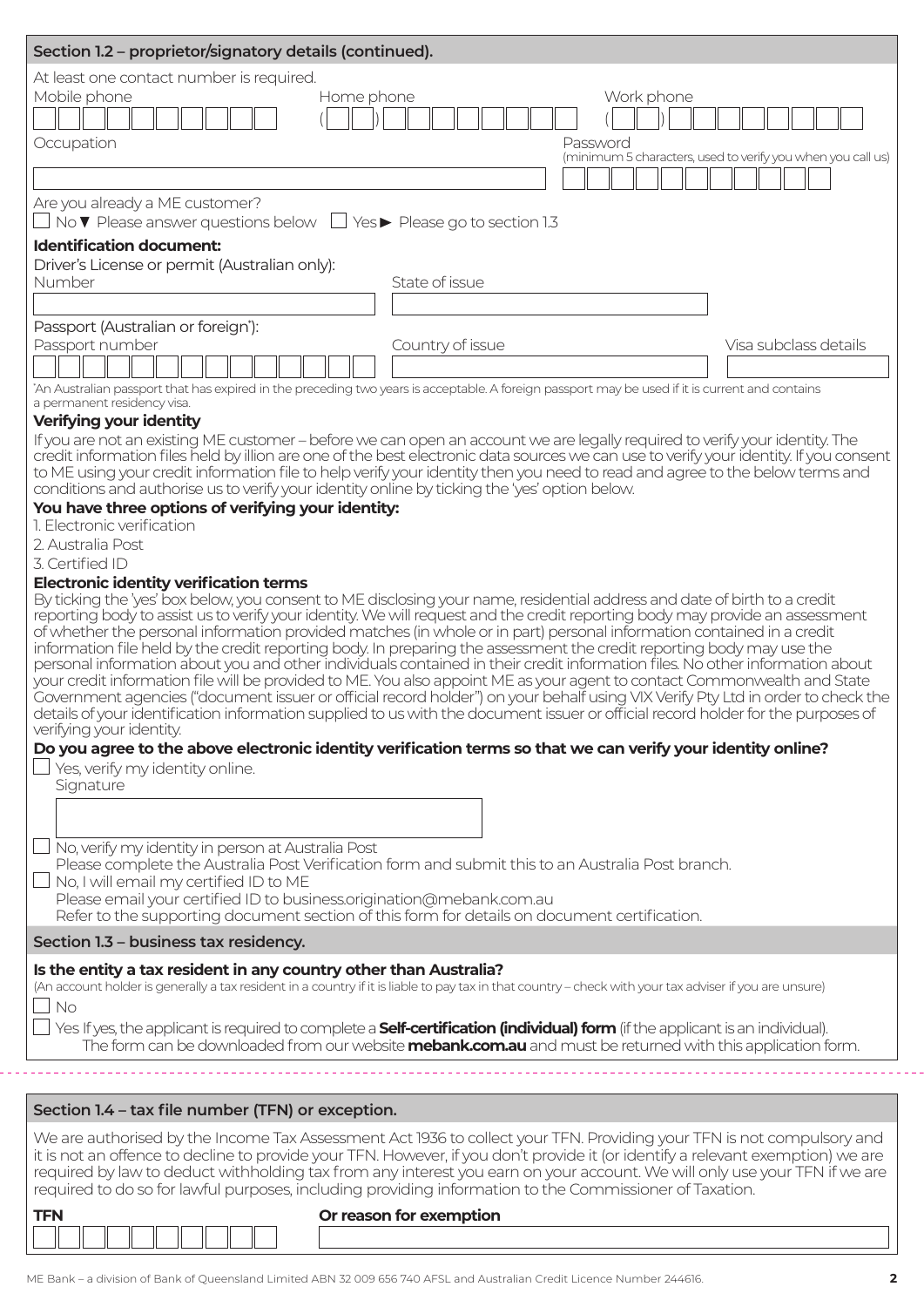## **Section 2 – privacy notice.**

#### **Collection, use and disclosure of information.**

You are providing personal information to ME Bank – a division of Bank of Queensland Limited ABN 32 009 656 740 and its subsidiaries and associated companies (collectively **ME**, **we**, **us**, **our**) for the primary purpose of assessing your application, verifying your identity and then establishing and administering your account. Your personal information may be used and disclosed to third party service providers for these purposes and without this information, we may not be able to consider or approve your application or provide our services.

You must only give us information about any other person with their permission, and if you have told them about this privacy statement. Some laws require or authorise our collection of your personal information including (where applicable):

- the Anti-Money Laundering and Counter-Terrorism Financing Act 2006 (Cth);
- the Income Tax Assessment Act 1936 (Cth) and the Taxation Administration Act 1953 (Cth).
- We also collect your personal information for the purposes of:
- customer relations including management of our relationship with you and market or customer satisfaction research and product
- development, and to obtain aggregate information for statistical or research purposes;
- our internal operations including record keeping, risk management and auditing, training, file reviews and portfolio analysis;
- information technology systems development and testing;
- investigating, resolving and preventing complaints;
- considering any other application made by you to ME for financial products or services;
- conducting fraud assessments;
- informing you about any of our products, or those of our related companies and alliance partners, that may be of interest to you; and
- reporting and data analytics, including for regulatory, management, statistical or research purposes.
- We may disclose your personal information for those purposes to:
- our related bodies corporate, insurers, service providers, contractors, external advisers or alliance partners (including a third party that we have arrangements with);
- government and regulatory bodies, law enforcement bodies and courts as required by law or in accordance with prudent banking practice;
- external complaint resolution bodies;
- any person we are considering selling part of our banking business to;
- payment system operators; and
- other financial institutions.

We may also disclose your personal information to our third party service providers for them to help us provide banking and related services to you. Our third party service providers may store or access your personal information overseas. These countries are listed in our Privacy and Credit Reporting Policy, which may change from time to time.

Personal information we are required to disclose to the Australian Taxation Office may be exchanged with tax authorities in other countries pursuant to intergovernmental agreements to exchange financial account information.

#### **Marketing.**

ME may use your personal information to get in touch with you about ME products and services or those of our related companies and alliance partners that may be of interest. If you do not want us to do this, please call us on **1300 658 108** or log in to internet banking to send us a secure email.

#### **Access to your personal information and complaints.**

- ME's Privacy and Credit Reporting Policy contains information about how you can:
- access and seek to correct your personal information held by ME; and
- complain about a breach by ME of the Australian Privacy Principles and how ME will deal with the complaint.
- ME's Privacy and Credit Reporting Policy is available at **mebank.com.au** or by phoning us on **1300 658 108**.

### **Section 3 – customer relations.**

At ME, we're committed to building a reputation for excellence in customer service that includes delivering on our promises. If for some reason our service does not meet your expectations, please contact us as set out above to find out about our dispute resolution procedures. ME is a member of the Australian Financial Complaints Authority (AFCA).

### **Section 4 – financial claims scheme.**

For peace of mind, it's good to know that the Financial Claims Scheme (Scheme) covers your deposit account. And it might entitle you to payments under the Scheme, which are subject to a limit for each depositor. The Australian Government's Financial Claims Scheme website fcs.gov.au and the APRA hotline on 1300 55 88 49 are the go-to places for more information about the Scheme.